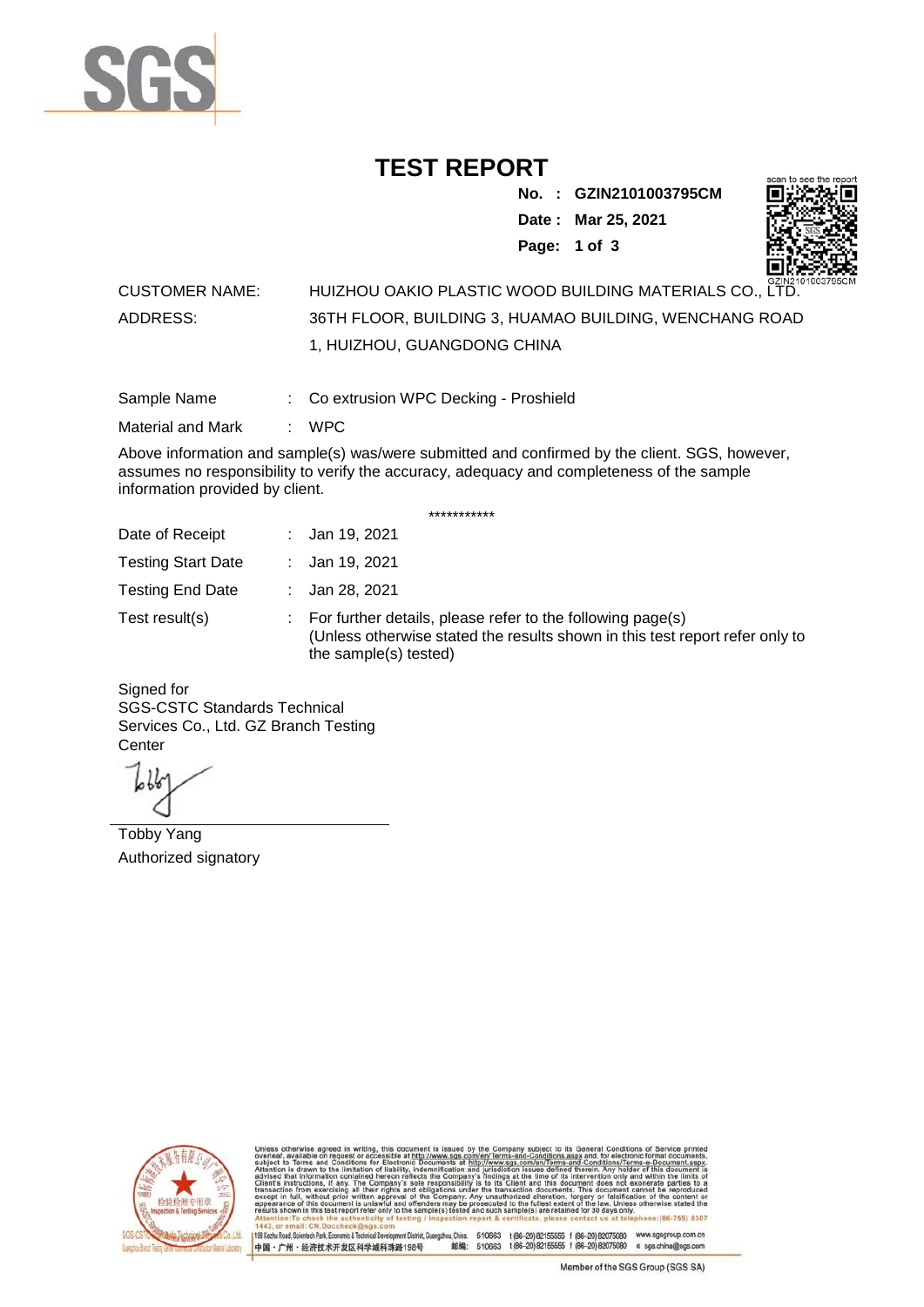

# **TEST REPORT**

**No. : GZIN2101003795CM Date : Mar 25, 2021 Page: 2 of 3** 

Summary of Results:

| No. | Test Item.        | Test Method                       | Result | Conclusion |
|-----|-------------------|-----------------------------------|--------|------------|
|     | Rockwell Hardness | ASTM D785-08(2015)<br>Procedure A | 72 R   | Pass       |

Note: Pass : Meet the requirements;

Fail : Does not meet the requirements;

/ : Not Apply to the judgment.

Original Sample Photo:





and-Conditions/Terms-e-Docu»<br>ad therein. Any holder of this d only<br>not 8307